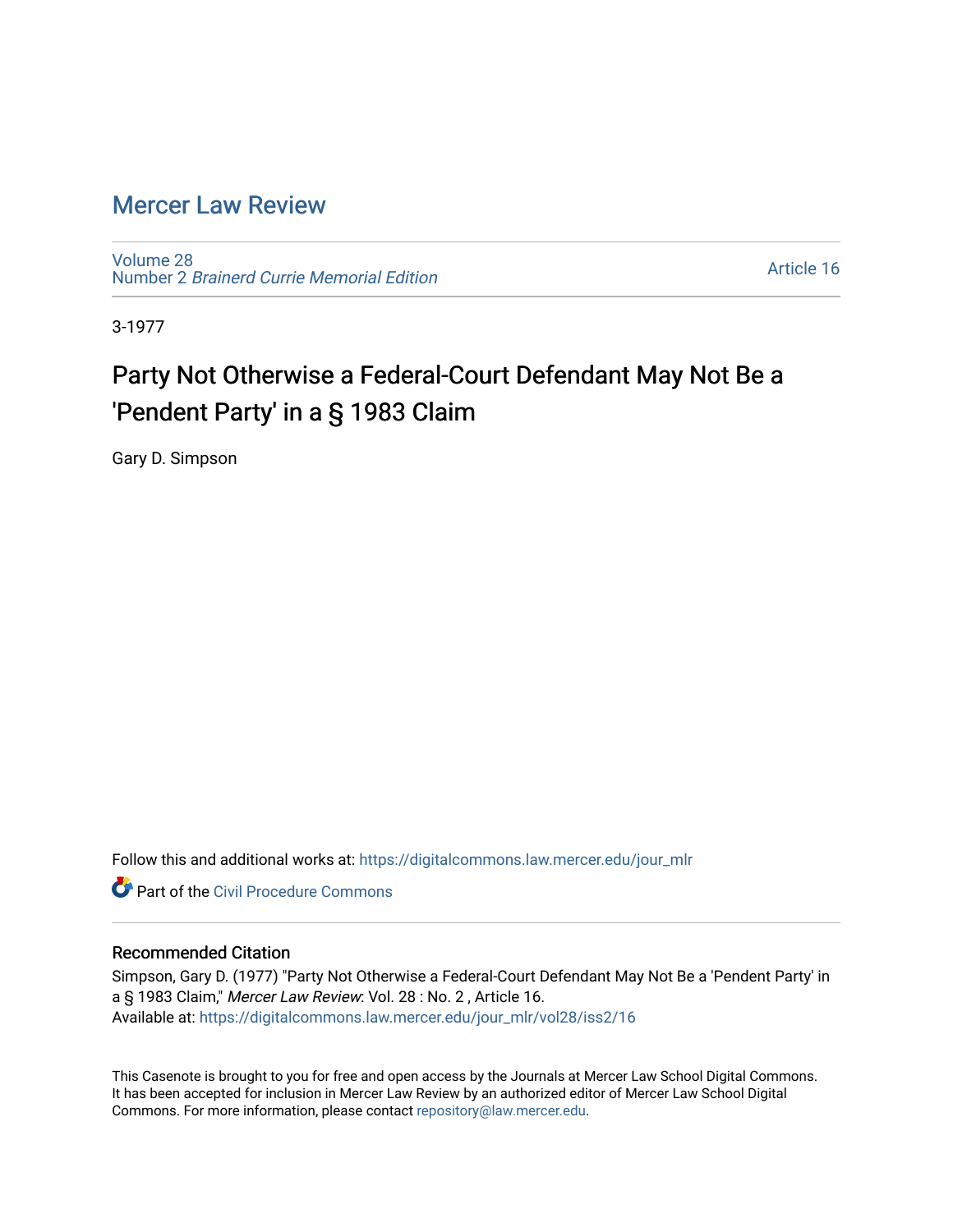## **Party Not Otherwise a Federal-Court Defendant May Not Be a 'Pendent Party' in a § 1983 Claim**

In *Aldinger v. Howard*,<sup>1</sup> the U.S. Supreme Court held that a party not already in federal court under a federal claim may not be brought into federal court under a state claim, even though the plaintiff's state claim has a "common nucleus of operative fact" with the plaintiff's federal claim against another party. This limitation on "pendant party" jurisdiction, however, was restricted to state claims asserted to be "pendent" to 42 U.S.C.A. § 1983<sup>2</sup> and its jurisdictional corollary, 28 U.S.C.A. § 1343(3).<sup>3</sup>

Petitioner Aldinger had a civil-rights claim under § 1983 against Respondent Howard, the treasurer of Spokane County, who had fired Aldinger for "living with [her] boy friend."<sup>4</sup> She also sued the county itself, not under § 1983, which she admitted did not apply to governments, but under a state law. Aldinger contended that the U.S. District Court had pendent jurisdiction over her state claim against the county, because that claim and her § 1983 claim against Howard had a "common nucleus of operative fact."'5 The district judge dismissed the action against the county, since the county was not a "person" under § 1983 and since there was no other independent basis of federal jurisdiction. The Court of Appeals for the Ninth Circuit affirmed

3. 28 **U.S.C.A.** § 1343 **(1976)** reads in part: "The district courts shall have original jurisdiction of any civil action authorized by law to be commenced by any person. **.** . **(3)** To redress the deprivation, under color of any State law, statute, ordinance, regulation, custom or usage, of any right, privilege or immunity secured by the Constitution of the United States or by any Act of Congress providing for equal rights of citizens or of any citizens or of all persons within the jurisdiction of the United States **....**

4. The Washington state statute allowed a county officer to "revoke each appointment at pleasure." WASH. REv. **CODE** § 36.16.070 (1973). Aldinger might have brought Spokane County into federal court under 28 U.S.C.A. § 1331 by alleging arbitrary or discriminatory actions and denial of a hearing, in violation of the Fourteenth Amendment, and avoided the pendent-party problem altogether. Aldinger apparently did not press the argument in the lower courts, and the Supreme Court said that possibility was "not before us." 96 **S.** Ct. at 2415-2416 n. 3.

5. The language is from the test established in United Mine Workers v. Gibbs, 383 U.S. 715 (1966), discussed below.

6. 513 F.2d 1257 (1975). That decision was based on Moor v. County of Alameda, 411 U.S. 693 (1973). See *also* City of Kenosha v. Bruno, 412 U.S. 507 (1973).

<sup>1.</sup> **--- U.S. ---, 96 S. Ct. 2413 (1976).** 

<sup>2. 42</sup> U.S.C.A. § 1983 (1974) reads: "Every person, who, under color of any statute, ordinance, regulation, custom, or usage, of any State or Territory, subjects, or causes to be subjected, any citizen of the United States or other person within the jurisdiction thereof to the deprivation of any rights, privileges, or immunities secured by the Constitution and laws, shall be liable to the party injured in an action at law, suit in equity, or other proper proceeding for redress."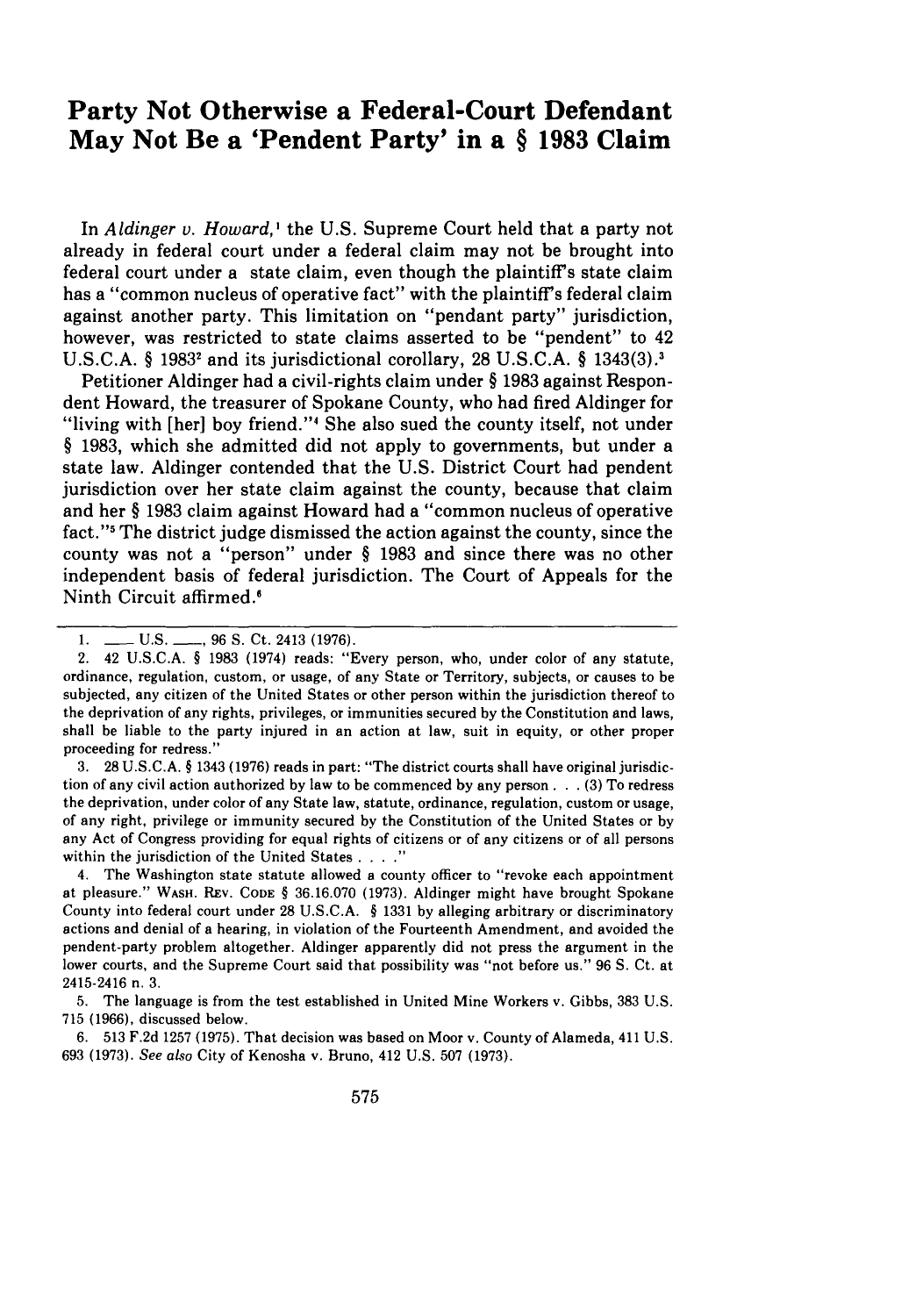The concept of "pendent party" jurisdiction, on which Aldinger based her jurisdiction argument, is in part the product of merging the principles underlying pendent jurisdiction and those underlying ancillary jurisdiction.<sup>7</sup> Under the doctrine of ancillary jurisdiction, a federal court, once it has subject jurisdiction, may decide non-federal issues if a forum is needed to protect parties whose interests will be affected by the decision.' The Supreme Court expanded the doctrine in *Moore v. New York Cotton Exchange'* when it held that federal courts have the power to decide a compulsory counterclaim because by definition it arises out of the same transaction as the plaintiffs federal claim. The doctrine normally is used to carry out the liberal provisions for joinder of claims and joinder of parties under the Federal Rules of Civil Procedure.10 Pendent jurisdiction allows a plaintiff to tack state claims onto a federal claim and have the federal court resolve all the issues." *United Mine Workers v. Gibbs, 2* upon which the Court in *Aldinger* relied heavily, established the criteria for pendent jurisdiction when the Court said the federal and non-federal claims must be based on a common nucleus of operative fact before a defendant already in federal court can be compelled to answer non-federal claims.<sup>13</sup>

Both federal courts and commentators are divided over the question whether the "common nucleus" may be the basis for including as a party one over whom no independent federal jurisdiction exists." The authorities favoring this "pendent party" jurisdiction contend that such an expansion of federal jurisdiction over claims and parties is both logical and practical in light of *Gibbs*;<sup>15</sup> it would produce fairer, more realistic and more economical decisions,<sup>16</sup> and is warranted by the expansion, through the Fed-

**9. 270** U.S. **593 (1926).**

**10. C.** WRIGHT, THE **LAW OF** FEDERAL **COURTS** § 9 **(2d** ed. **1970).**

11. The leading case is Osborn v. Bank of the United States, 22 U.S. (9 Wheat.) **737** (1824).

12. **383 U.S. 715 (1966).**

**13.** *Id.* at **725.**

14. *See* Comment, *Pendent and Ancillary Jurisdiction, Towards a Synthesis of Two Doctrines,* 22 U.C.L.A. L. REV. 1263 (1975); Reed v. Philadelphia Housing Auth., 372 F. Supp. 686 (E.D. Pa. 1974). *See also:* Baker, *Toward a Relaxed View of Federal Ancillary and Pendent Jurisdiction,* 33 U. Prrr. L. REV. 759 (1972).

15. These proponents urge that *Gibbs* be read as emphasizing the broadened use of pendent jurisdiction and should not be limited to its facts. *See* Comment, *Pendent and Ancillary Jurisdiction, Towards a Synthesis of Two Doctrines,* 22 U.C.L.A. L. REV. at 1279.

16. These are the basic considerations in exercising pendent jurisdiction as set forth in *Gibbs,* 383 U.S. at 726.

*<sup>7.</sup> See* Comment, *Pendent and Ancillary Jurisdiction, Towards a Synthesis of Two Doctrines,* 22 U.C.L.A. L. REv. 1263 (1975).

<sup>8.</sup> C. WRIGHT, THE LAW OF FEDERAL COURTS § 9 (2d ed. 1970). The doctrine is based on Freeman v. Howe, 65 U.S. (24 How.) 450 (1860), and Fulton Bank v. Hozier, 267 U.S. 276 **(1925).** *See also* Stewart v. Dunham, **115** U.S. 61 **(1885),** and Supreme Tribe of Ben-Hur v. Cauble, **255** U.S. **356 (1921).**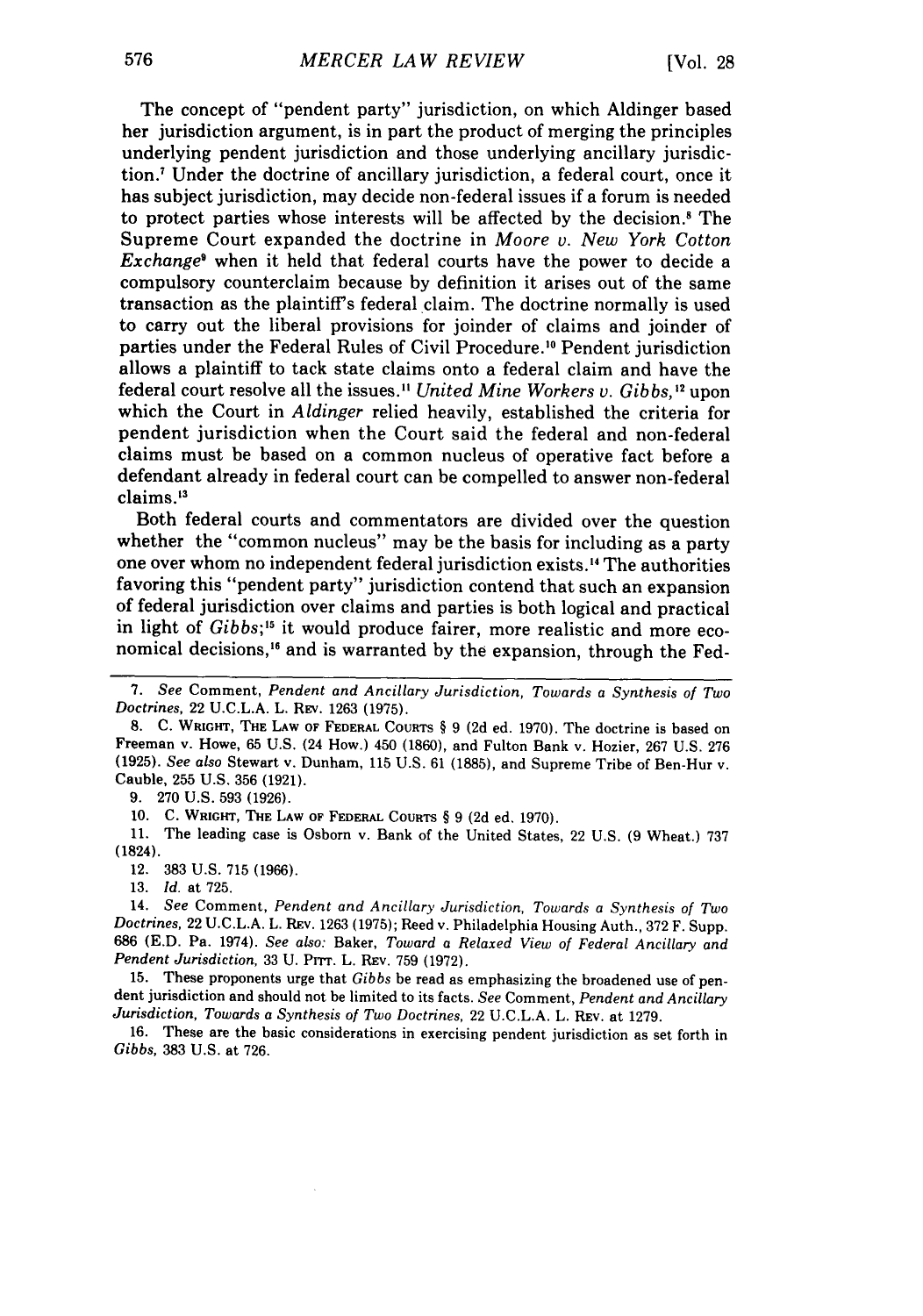eral Rules, of the types of claims and parties that may be joined in federal court. The authorities opposing pendent-party jurisdiction argue that the doctrine is not consistent with *Gibbs* and is an illogical extension of jurisdictional power granted federal courts in article Ill, § 2 of the U.S. Constitution.

Before *Gibbs,* the Supreme Court in Hurn *v. Oursler"* held that the federal courts have jurisdiction to decide a state claim along with a federal copyright-infringement claim because the claims were "two distinct grounds in support of a single cause of action."'" The Court said the two claims rested on identical facts and therefore were "little more than the equivalent of different epithets to characterize the same group of circumstances."' <sup>9</sup>*Gibbs* contained "two separate and distinct causes of action," <sup>z</sup> but the Court still allowed pendent jurisdiction. It rejected the *Hum* "cause of action" approach and adopted a more flexible approach.

In *Gibbs,* the respondent sued the United Mine Workers union under both a federal statute and state common law. Both claims arose out of the alleged employment and contractual relations with the owner of a coal mine. Although diversity was absent, the Court held that Gibbs could assert his state claims as well as his federal claims against the petitioner under the doctrine of pendent jurisdiction. The Court said that the power to hear the case existed when the federal claim was of sufficient substance and the state claim was derived from a common nucleus of operative fact in such a manner that the entire action comprised but one constitutional "case."<sup>21</sup> The Court said, however, that judges may use their discretion in exercising pendent jurisdiction by considering "judicial economy, convenience and fairness to litigants."<sup>22</sup>

In *A ldinger,* the Supreme Court held that pendent-party jurisdiction over a non-federal defendant on a state-law claim depends on the jurisdictional statute on which the plaintiff's federal claim is based.<sup>23</sup> A federal

21. *Gibbs,* 383 U.S. at 725, n. 12. "One constitutional 'case'" refers to jurisdiction only, and for this purpose the federal or state character of the plaintiff's claim may be ignored. That principle is based on Osborn v. Bank of the United States, 22 U.S. (9 Wheat.) 737 (1824), in which Chief Justice Marshall wrote: "[Wihen a question to which the judicial power of the Union is extended **by** the constitution forms an ingredient of the original cause, it is in the power of congress to give the circuit courts jurisdiction of that cause, although other questions of fact or law may be involved in it." 22 U.S. at 823. Although Congress may not grant federal courts more power than article III of the Constitution allows, article 1II refers to "cases." Federal courts therefore are not limited to the "federal question" raised in a case; they may decide state claims necessary to the resolution of a plaintiff's federal claim.

22. *Id.* at 726. The court also said that in deciding the question of discretion, pendent jurisdiction might be particularly applicable if the state claim is closely tied to questions of federal policy. *Id.* at 727.

23. 96 **S.** Ct. at 2421.

<sup>17. 289</sup> U.S. 238 (1933).

<sup>18. 289</sup> U.S. at 246, quoted at 96 S. Ct. at 2417.

<sup>19.</sup> *Id.*

<sup>20.</sup> *Id.*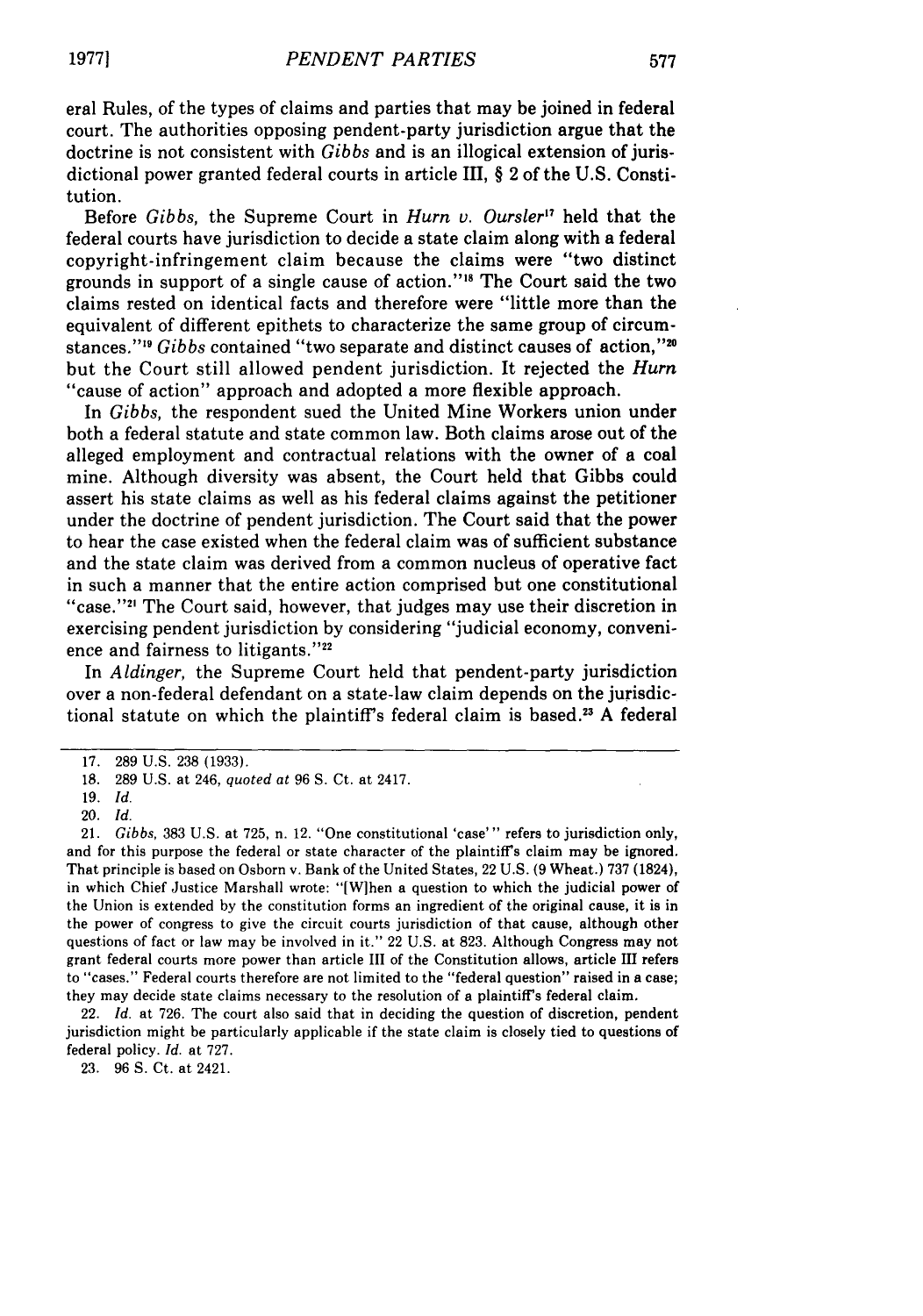court must determine whether Congress intended to grant pendent-party jurisdiction as an attachment to the particular type of federal claim. Congress had excluded counties from federal jurisdiction in § 1983 claims, the Court said, so a federal court could not logically apply pendent jurisdiction to bring the county back within federal jurisdiction.

The Court found it unnecessary to formulate any general jurisdictional rule. It instead considered whether the rationale of *Gibbs* could be extended to pendent-party jurisdiction. The Court determined in *Gibbs* that Congress had said nothing about the scope of the word "cases" in article III that would serve as a guide to whether a federal court could hear a parallel non-federal claim against a defendant already properly in federal court. Since Congress had not acted, the courts were free to fashion their own rule allowing such claims, according to the *Gibbs* analysis. The Court in *Aldinger,* however, found that including a *new* defendant without an independent basis of federal jurisdiction would run counter to the principle that federal courts have limited jurisdiction marked out by Congress. Before such a party could be joined, the federal court must determine that Congress had not expressly or implicitly prohibited such jurisdiction against that party.

The Court distinguished *Gibbs* on the basis of statutory jurisdictional considerations in holding that pendent-party jurisdiction does not confer federal jurisdiction over a county to answer a § 1983 claim. In *Gibbs,* the Court rejected the "unnecessarily grudging"<sup>24</sup> approach to parallel claims<sup>25</sup> in *Hurn* and developed clear guidelines for the application of pendent jurisdiction in the federal courts. In *Aldinger,* however, the Court established for pendent-party jurisdiction what amounted to little more than a nebulous standard."6 The Court explicitly refrained from resolving the confusion about the applicability of pendent-party jurisdiction and instead required a subjective analysis of congressional intent before a defendant who is not otherwise subject to federal jurisdiction may be reached by pendent-party jurisdiction.<sup>27</sup>

The Court could have been saying that pendent-party jurisdiction may not be used to reach a type of defendant excluded from the substantive federal claim to which the state-claim jurisdiction would be attached. In Aldinger's case, § 1983 creates a claim against a "person," not a government, so a government, under this reading of *Aldinger,* cannot be reached

<sup>24. 383</sup> U.S. at 725.

<sup>25.</sup> A federal claim and a state claim asserted against the same defendant are said to be "parallel."

<sup>26.</sup> *See* **96** S. Ct. at 2424 (Brennan, J., dissenting). The dissenting opinion, joined by Justices Marshall and Blackmun, argues that all cases in which pendent-party jurisdiction is asserted will, by definition, refer to a party about which Congress has impliedly addressed itself by not expressly granting jurisdiction over that party.

<sup>27.</sup> The Court in *Gibbs* said nothing of this congressional-intent analysis; it considered the limits of article III.